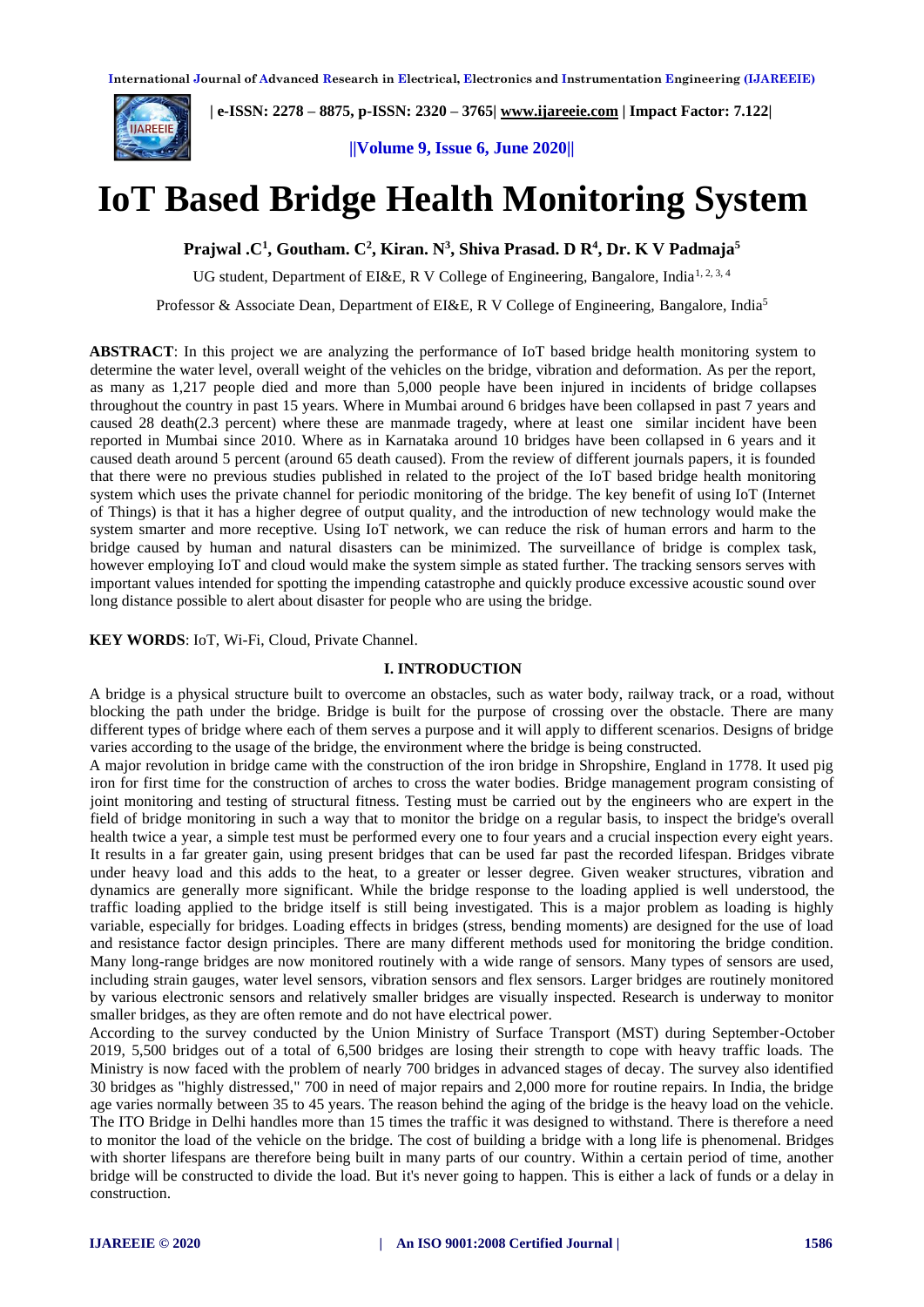

# **| e-ISSN: 2278 – 8875, p-ISSN: 2320 – 3765[| www.ijareeie.com](http://www.ijareeie.com/) | Impact Factor: 7.122|**

#### **||Volume 9, Issue 6, June 2020||**

#### **II. LITERATURE REVIEW**

The proposed system software is divided into several functional blocks to collect, transmit, log, process and asses the bridge status using a fuzzy logic based algorithm. In addition to that, a friendly user graphical interface and Google map based GIS todisplay the real-time and historical status of the monitor bridge. In the process, MATLAB fuzzy logic, database and web service software tools were utilized to develop and test the system.The presented sensor system consists of under-water sensor nodes with the wired Power over Ethernettechnique. The proposed under-water sensor node is implemented with two stacked octagon PCBs and enclosed in a steel hollow ball and then setup in the steel cage. The proposed architecture of the bridge scour monitoring system owns the scalability and flexibility for mass deployment. The presented rugged sensor system is now setup in Ming-Chu Bridge in Taiwan to monitor the bridge scour condition. This section describes the system development which includes selected sensors, implementation tools, system architecture and structural damage detection algorithm. The algorithm is designed based upon the graph theory namely the Weighted Attack Graph (WAG) which is an extension of the decision tree and is widely used in computer network security analysis.

The main points of LW are low power consumption and real-time data collection. For these two targets, we propose a suitable network framework. It consists of four kinds of devices, i.e., Data Collection Device, Base station (Access Point), Router (Range Extender) and End-device. Data Collection Device (DCD) is the control centre of this system. All of the users control programs and collected data samples are run in data collection device. Wireless node module contains Router and Sensor Node (End-device). Sensor node is used for sampling vibration data and realizing real-time transmission. Router is used for extending wireless communication distance of data acquiring system.

This work describes the method of example style and development of a wireless embedded system that uses specific measuring system sensors to get knowledge relevant to health watching of bridges. This paper includes the necessity analysis, style and implementation of a system example exploitation principally free or low-priced technologies. The example conjointly includes an online interface that permits analysis of bridge vibration knowledge among different options.

At present, WBMS is becoming extremely important for high-speed transit routes and for growing conveyance transport network. The analysis work as a whole demonstrates the observation of some essential word of bridge that square measure needed to observe the aging bridges. Remotely built bridges require continuous monitoring and maintenance of safety. The sensing technology and the rapid process talents of the process unit make a man-made effort for structural observation. Computer kit and programming development initiatives build a framework that is economical and free from any external system issues. And the Wireless Bridge Watching Systems (WBMS) will simply determine the health status and predictability of upkeep work.

# **III. SYSTEM METHODOLOGY**



Fig 1.1: Block diagram of the project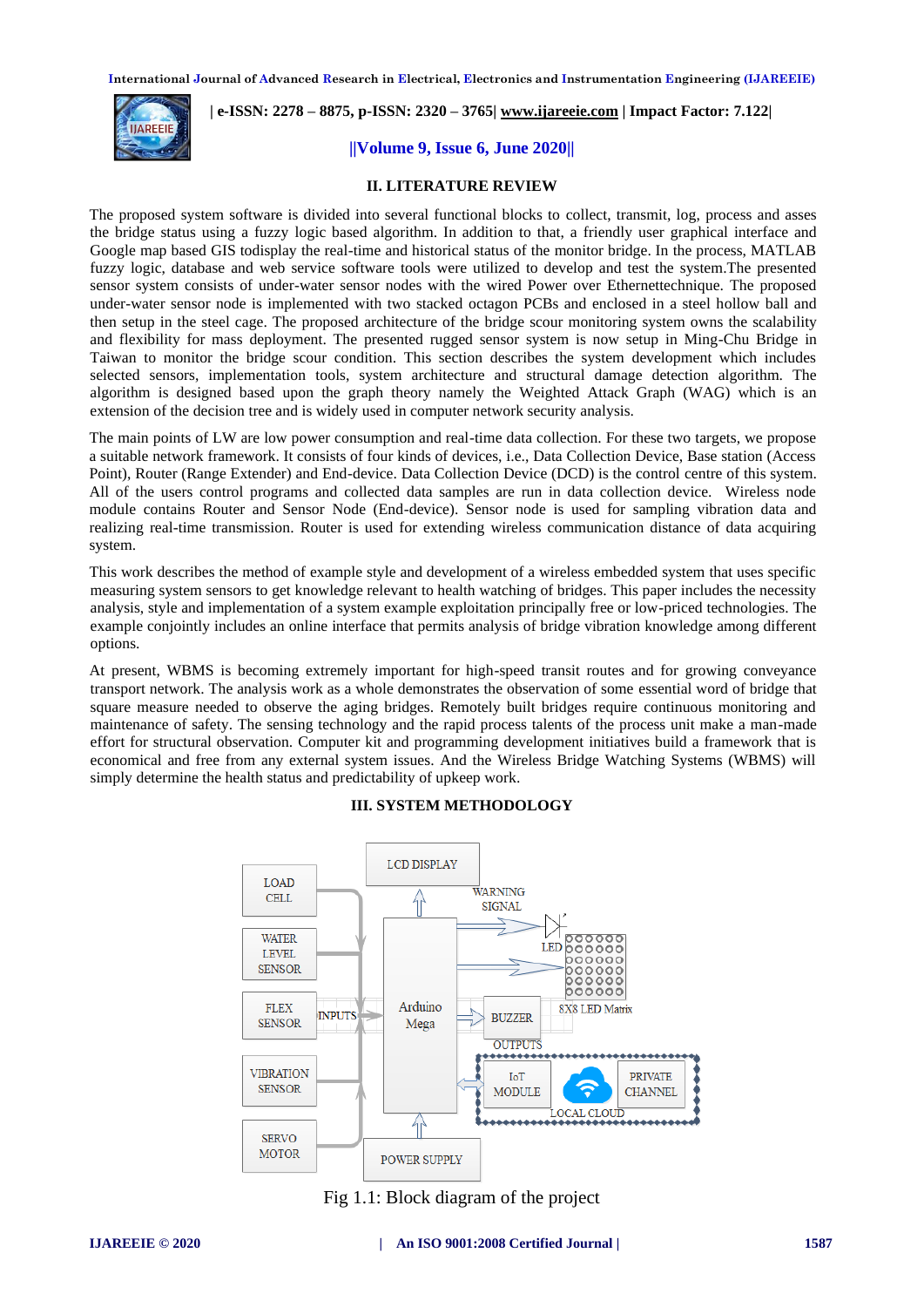

# **| e-ISSN: 2278 – 8875, p-ISSN: 2320 – 3765[| www.ijareeie.com](http://www.ijareeie.com/) | Impact Factor: 7.122|**

#### **||Volume 9, Issue 6, June 2020||**

Arduino is that the main a part of the system wherever it takes the periodic data from the sensors (i.e. Flex detector, Load cell, Vibration detector and Water level sensor) placed at totally different a part of bridge as shown in figure a pair of.2, if any of the sensors value crosses the threshold value (which is already programmed and hold on into arduino controller) it'll be showed on to the alphanumeric display panel that is gift at room and warning sound are going to be made through the buzzer thereby the alphanumeric display gets updated with this bridge condition within the room. Successively the Wi-Fi module can communicate with the non-public channel or through the native cloud wherever the supervisors will get the notification of the bridge, and that they will access the knowledge from any location.

We are using a magnetic water level sensor it often involves the opening or closing of a mechanical switch, through magnetic operation of a reed. With magnetically actuated float sensors, switching occurs when a permanent magnet sealed inside a float rises or falls to the actuation level. The load cell is of Single point shear beam load cell, they are the kind most often found in industries because it is highly accurate, versatile, and cost-effective it is typically a force transducer that converts a force such as tension, compression, pressure, or torque into an electrical signal that can be measured. As the force applied to the load cell increases, the electrical signal changes proportionally. A conductive ink based flex sensor will be mounted on the bridge beam it measures the amount of deflection or bending. Usually, the sensor is stuck to the surface, and resistance of sensor element is varied by bending the surface. The resistance is directly proportional to the amount of bend. A vibration sensor is a device that uses the principle of piezoelectric effect to measure changes in pressure, acceleration, strain, or force by converting them to an electrical charge. A piezoelectric disk or a crystal will generates a voltage when deformed and vice versa.

Arduino Mega 2560 may be a Microcontroller board supported by Atmega2560. It comes with a lot of memory house and I / O pins compared to different boards available on the market. There are area units of fifty-four digital I / O pins and sixteen analog pins incorporated on the board that make this device distinctive and stand out from the others. Out of fifty-four digital I / O, fifteen area units used for PDM (pulse dimension modulation). ESP8266 can be a low-cost Wi-Fi silicone chip that can be a thirty-two-bit small controller with an eighty megacycle or a hundred and sixty megacycle hardware and an ESP32 successor with an IEEE 802.11 b /  $g$  / n Wi-Fi protocol system. Thanks to its wide operating temperature, the ESP8266 is able to operate systematically in industrial environments. With highly integrated on-chip options and stripped off of a separate external element count, the chip offers reliability, compactness and durability. The IoT module can have built-in cloud And a science address wherever any system is connected to the module via a science address and victimization Thing Speak-TM we are able to create a non-public cloud using the victimization API key and the channel ID defined only by the UN Security Agency has the API key that can be linked to the native cloud.

The non-public channel is Victimization Thing Speak™ IoT Analytical Framework that allows you to merge, visualize and analyze live data streams through the cloud that allow you to send data to Think Speak™ from your app, instantly visualize live data, and send notifications through network services. With MATLAB® analytics between Speak issues, you will be able to write and execute MATLAB® code for pre-processing, visualization and analysis. Issue Speak helps engineers and scientists to imagine and construct IoT systems while not repairing servers or designing a network kit. Main objectives of the system is 1.To deploy the various sensors for gathering the parameters of the bridge.2. Estimating the thresholds of different parameters by the signals obtained from the sensors.3. To create a network around the bridge to send periodic information to control room and create a local cloud through IoT module.4. Construction of a bridge prototype for achieving the objectives.



Fig 1.2 Various Sensors Placement in the Bridge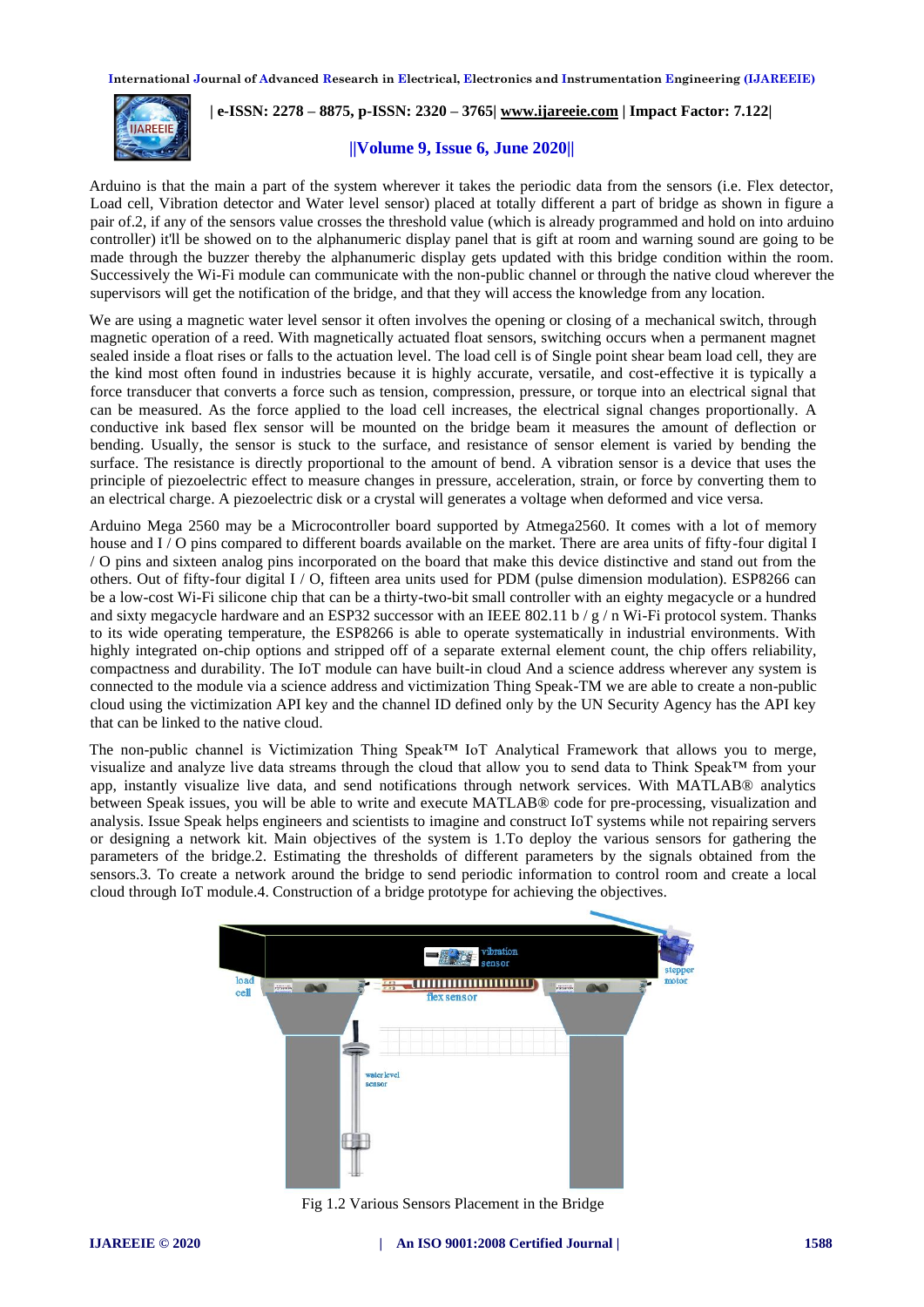

# **| e-ISSN: 2278 – 8875, p-ISSN: 2320 – 3765[| www.ijareeie.com](http://www.ijareeie.com/) | Impact Factor: 7.122|**

## **||Volume 9, Issue 6, June 2020||**

The methodology for achieving the objectives of this project is obtained from the block diagram as shown in the figure 1.2. The sensors (flex, load cell, vibration, and water level) installed on various part of the bridge as shown in the figure where it monitors the deformation, water level, load of the individual vehicle, the overall load on the bridge and amount of vibration periodically. At any point of the time if any of the parameter crosses there threshold value the communication system informs the control room using an alarm and text messages for taking precautionary measures and will be displayed on computer using ThingSpeak™ private channel. Once the threshold value is reached in any of the parameter the entry to bridge will be blocked.The process of restricting the entry and the precautionary measure will be done automatically.

## **IV. SYSTEM IMPLEMENTATION**

The circuit implemented in this work is seen in figure1.3. The hardware components used are mentioned and specified below:

- Arduino MEGA.
- ESP8266 WI-FI module.
- Flex Sensor 2.2".
- Load cell with HX711 amplifier.
- Vibration Sensor SW-18010P.
- PN5 Water level Sensor.
- SG90 9G Servo motor.
- LCD Display 16X2.
- Mini Piezo Buzzer B-10N.



Fig1.3 Circuit diagram of Bridge monitoring system using IoT

Figure 1.3 shows the complete circuit diagram of IoT based bridge health monitoring system, this circuit diagram is developed for the following functions. In this circuit diagram, the pins of varied sensors like the vcc, ground and signal out area unit connected consequently. The signal obtained through this arrangement area unit processed and conjointly needed management action is taken by the microcontroller. The digital display are going to be placed within the room, this displays the signals obtained from the detector sporadically. The same knowledge obtained from the sensors also are updated to the non-public channel through Esp8266 IoT module. This ensures police work of bridge from anyplace. The average weight calculation of the vehicles is completed exploitation 2 load cells, by taking the typical values we are able to confirm the most load that the bridge may carry.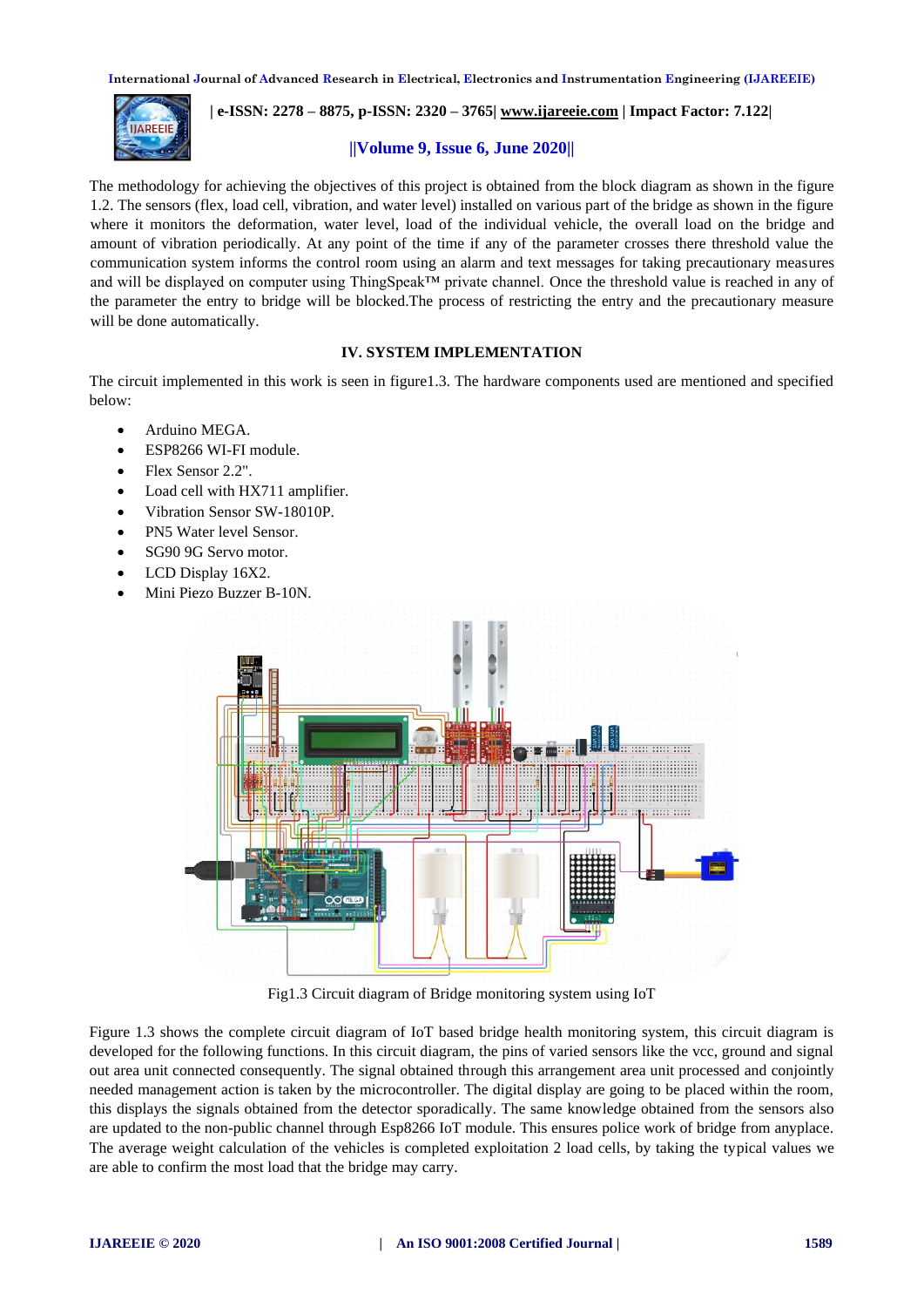

# **| e-ISSN: 2278 – 8875, p-ISSN: 2320 – 3765[| www.ijareeie.com](http://www.ijareeie.com/) | Impact Factor: 7.122|**



# **||Volume 9, Issue 6, June 2020||**

Fig 1.4 Workflow of bridge health monitoring system

At the doorway of the bridge one load cell are going to be placed and also the vehicle load are going to be calculated if the vehicle load crosses the set point value the vehicle entry are going to be restricted, if not then the overall load are going to be calculated if the values are under controlled limit then the bridge is safe for travelling. Simultaneously the water level and flex are going to be calculated, if any of those parameters crosses the set point value the vehicle entry are going to be blocked, when the flex sensor value is under the point then vibration of the bridge is calculated in such a way that value does not cross the preset limit, if the bridge is under good conditions then it's safe for travel. If any problem arises then the vehicle entry are going to be restricted and also the alarm activates and the information is send to the control room where the protection person is suggested to require necessary actions, and also the information is transferred through ESP8266 IoT module to personal channel, and also the officers who has the private key to access the private channel can able to see the bridge condition.

## **IV. RESULTS AND DISCUSSION**

Table shows the output of different sensors place on the bridge. Each sensor value has been tabulated with respect to time duration, for every 2 second time interval the output will be calculated and will be uploaded to local cloud or private channel through IoT module. Threshold value will be set in microcontroller program and if any sensor crosses the threshold value it will be indicated in LCD display and buzzer will be turned ON.

| raoletti Gaipat Briage freatur Monitoring Bystem |                 |                         |                     |                    |  |  |
|--------------------------------------------------|-----------------|-------------------------|---------------------|--------------------|--|--|
| <b>Time Duration</b>                             | Load Cell Value | <b>Vibration Sensor</b> | <b>Float Sensor</b> | <b>Flex Sensor</b> |  |  |
| (in sec)                                         | (in gms)        | Value (in sec)          | Value (in ohm)      | Value (in ohms)    |  |  |
| $\Omega$                                         | 6631            | $\theta$                | $\Omega$            | $\theta$           |  |  |
| 2                                                | 7483            | 2                       | 741                 | 766                |  |  |
| 4                                                | 8136            | 9                       | 304                 | 754                |  |  |
| 6                                                | 8550            | 18                      | 661                 | 768                |  |  |
| 8                                                | 9077            | 30                      | 405                 | 741                |  |  |
| 10                                               | 9638            | 3                       | 497                 | 730                |  |  |
| 12                                               | 10294           | $\Omega$                | 272                 | 722                |  |  |
| 14                                               | 10686           | 11                      | 610                 | 739                |  |  |
| 16                                               | 11041           | 71785                   | 688                 | 714                |  |  |
| 18                                               | 11861           | 4466                    | 308                 | 708                |  |  |
| 20                                               | 12133           | 20                      | 643                 | 703                |  |  |
| 22                                               | 12640           | 58235                   | 356                 | 679                |  |  |

| Table1.1 Output Bridge Health Monitoring System |  |  |  |
|-------------------------------------------------|--|--|--|
|-------------------------------------------------|--|--|--|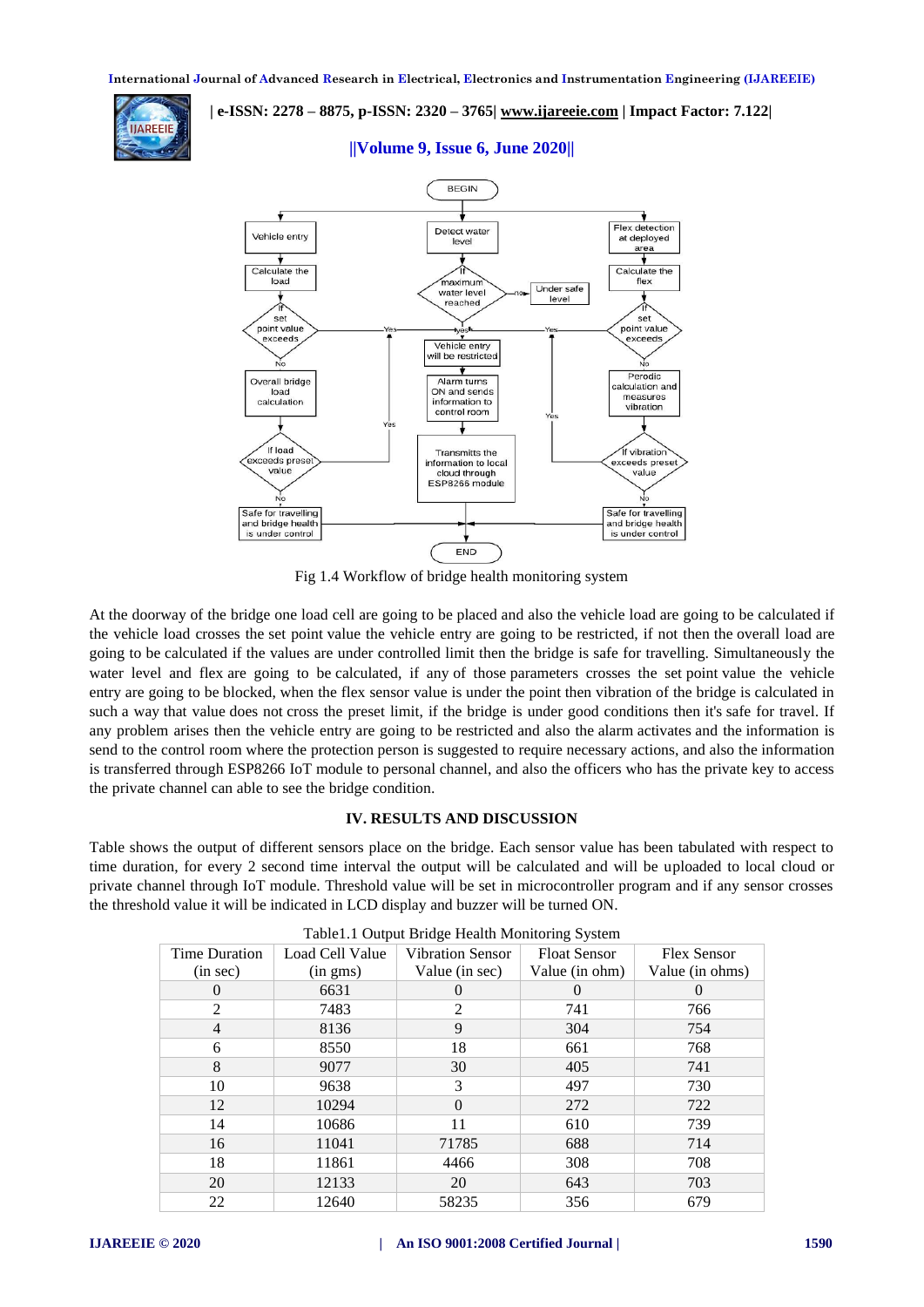

 **| e-ISSN: 2278 – 8875, p-ISSN: 2320 – 3765[| www.ijareeie.com](http://www.ijareeie.com/) | Impact Factor: 7.122|** 

#### **||Volume 9, Issue 6, June 2020||**

Figure shows the graph of the various sensor values that will be plotted continuously and the numerical data of the current bridge condition will be shown through private channels on the Thing Speak™ website or through the Thing Speak™ mobile application. Hard copy of the graph and the numerical values will be available for future reference in the form of a PDF document.



Fig 1.5 Graph of Float, Flex, Vibration and Load Sensor

## **V. CONCLUSION AND FUTURE SCOPE**

The project mainly focus upon developing an IoT Based Bridge Health Monitoring System. The system was designed with the help of various type of sensors(Float, Vibration, Flex and load cell) and Arduino mega micro-controller and IoT module. There are many objectives focusing towards development of Software and Hardware, firstly deploying various sensors on the bridge for gathering different parameters of the bridge as mentioned in the chapter 2. Second objective is estimation of threshold of different parameters by the signal obtained from the sensor, to create a network around the bridge to send the periodic information to the control room and finally creating a local cloud with the help of IoT module and uploading the information of the bridge to cloud. By constructing the prototype of the bridge for achieving the above listed objectives. The sensors has been successfully deployed and tested with different threshold values and set points. The sensors were tested on the bridge surface and gave expected result as discussed in the results section. The IoT Based Bridge Health Monitoring System was implemented by using IoT module with the help of libraries and coding environment based on the C programming. Bridge algorithm was successful in detecting the values by outlining the object of interest and identifying the vibration, water level, deformation and load of the vehicle on bridge.

For future work we can implement the following objectives:

- 1. As of now we are only focusing on the deformation monitoring of the bridge using flex sensor, by using high quality digital flex sensor we can calculate the crack at exact location in the bridge.
- 2. Laser technique can be used i.e. passing a laser beam at one point of bridge and receiving at another point, by implementing this technique we can detect the crack without the image processing technique.
- 3. By using image processing technique we can find the crack at exact location by using aerial camera or drone cameras, because the camera one which is fixed on the bridge can't capture the image of crack as the bridge tend to vibrate as the vehicle travels.
- 4. By installing high frequency 3D sonar around the pillar of the bridge which has submerged underwater to find the aging of a bridge's pillar.